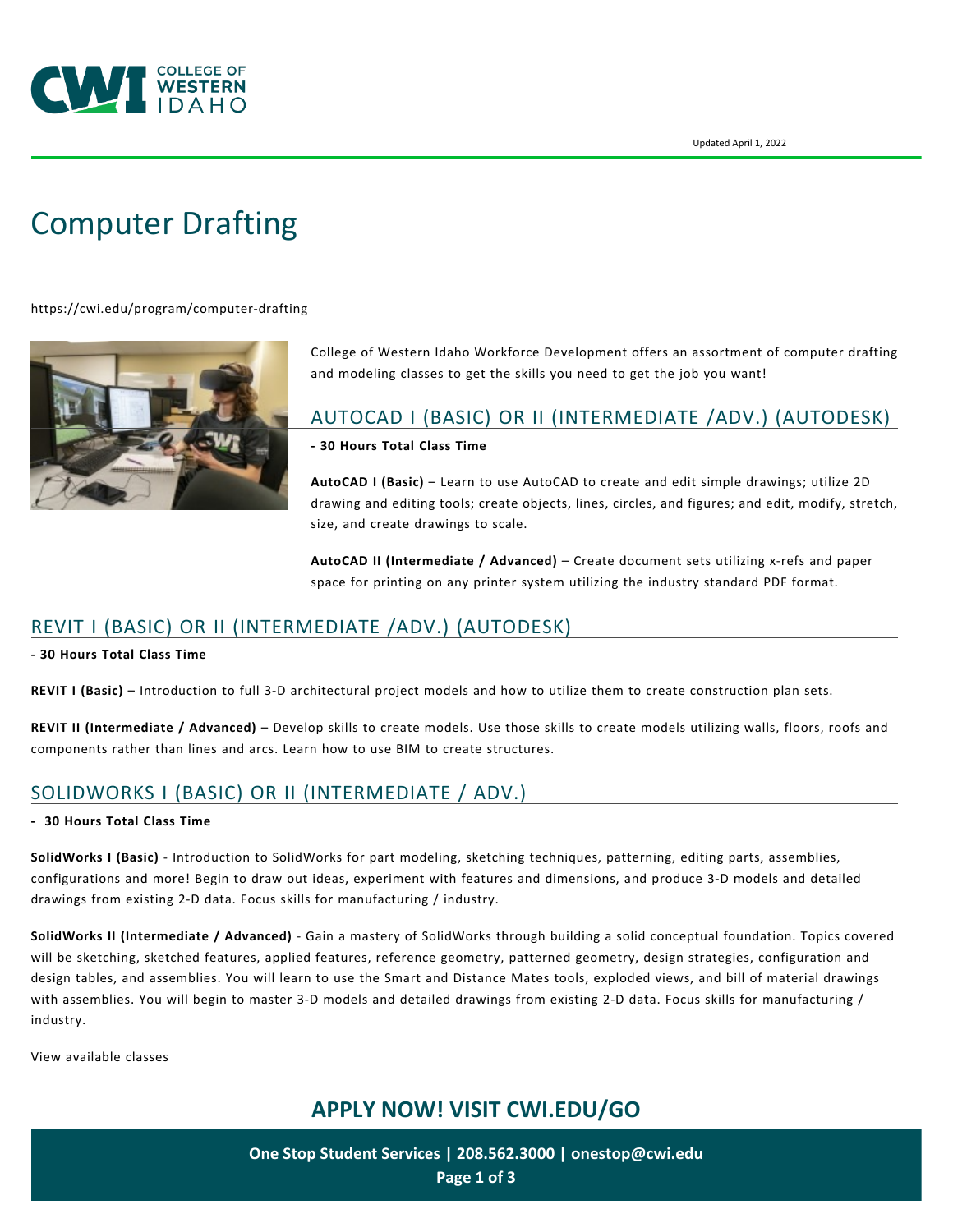

Updated April 1, 2022

### MISSION

Workforce Development at College of Western Idaho (CWI) provides you high-quality, short-term training to boost your job skills, acquire new career skills, and earn the certificates you need. Take as many classes as you want in our short-term, credit free classes with no applications, no transcripts, and no hassle. Just sign up and watch your career take off. Classes are offered at a variety of locations throughout western Idaho that are taught by knowledgeable professionals with years of experience in the topics they teach.

### DEGREES AND CERTIFICATES

Certificate of Completion, Delivery Formats: In-Person

### COSTS

#### **AutoCAD I / AutoCAD II / Revit I / Revit II**

- Course fee: \$389 each
- Student purchased USB/Flash drive required
- Textbooks required: listed on your receipt

#### **SolidWorks I / SolidWorks II**

- Course fee: \$389
- Student purchased USB/Flash drive required
- Textbooks required: listed on your receipt

*Class costs and fees are subject to change without notice.*

### CAREER INFORMATION

Available computer drafting and modeling training includes AutoCAD, REVIT, and SolidWorks

### PROFESSIONS

- Drafting
- Architects
- Project Managers
- Engineers
- Designers

### LOCATIONS

Nampa Campus Micron Education Center 5725 E. Franklin Road, Nampa, ID 83687

# **APPLY NOW! VISIT [CWI.EDU/GO](http://cwi.edu/go)**

**One Stop Student Services | 208.562.3000 | [onestop@cwi.edu](mailto:onestop@cwi.edu) Page 2 of 3**